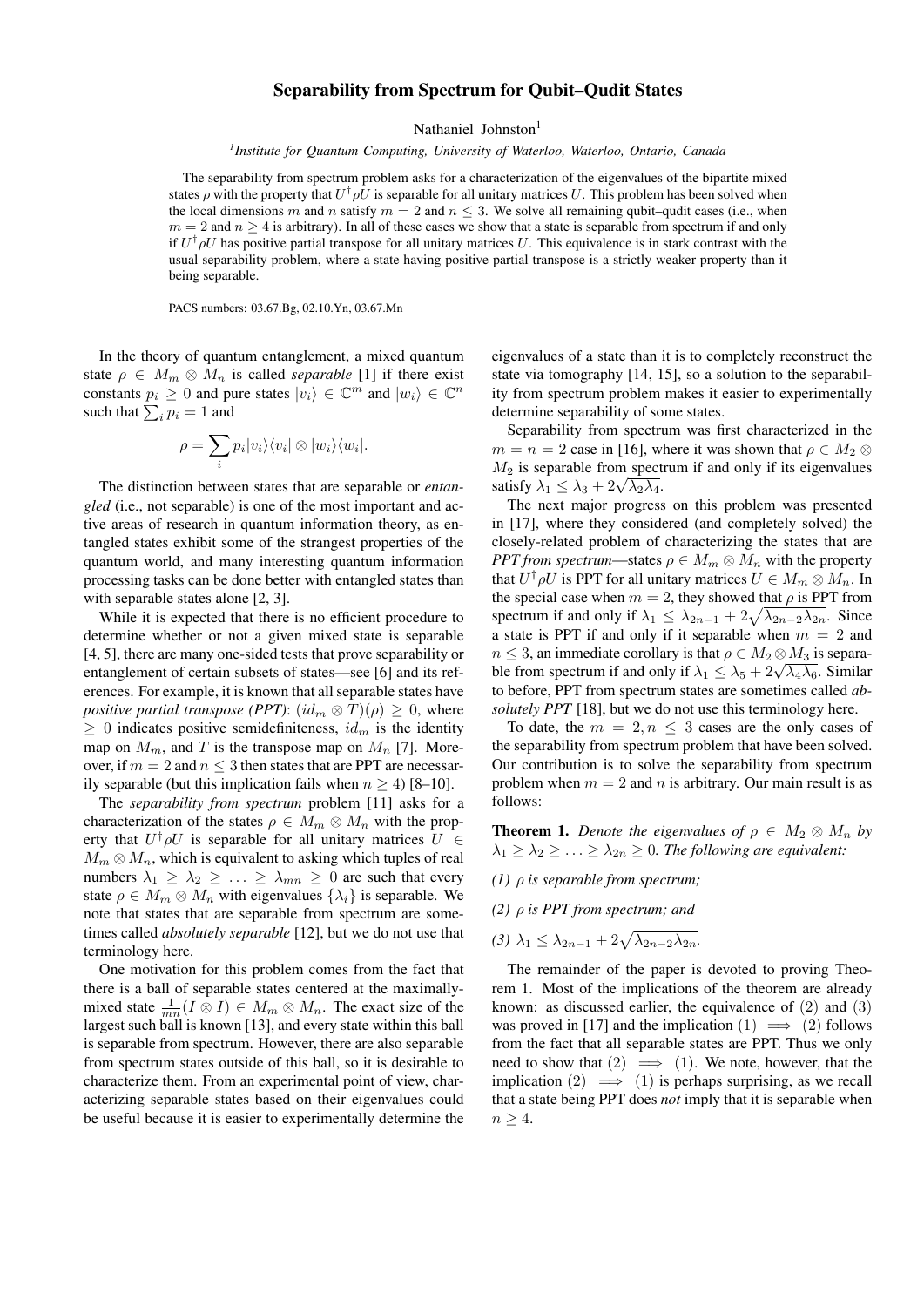In order to show that  $(2) \implies (1)$  (and hence prove the theorem), it suffices to prove that if  $\rho \in M_2 \otimes M_n$  is PPT from spectrum then it is separable. To see why this suffices, suppose that  $\rho \in M_2 \otimes M_n$  is PPT from spectrum but not separable from spectrum. Then there exists a unitary matrix  $U \in M_2 \otimes M_n$  such that  $U^{\dagger} \rho U$  (which is also PPT from spectrum) is entangled.

In order to prove that every PPT from spectrum  $\rho \in$  $M_2 \otimes M_n$  is separable, we first need to develop some notation and several lemmas. Whenever we use the "ket" notation  $|v\rangle \in \mathbb{C}^n$ , we are implicitly defining  $|v\rangle$  to have unit length. Furthermore, it will frequently be useful for us to make the association  $M_2 \otimes M_n \cong M_n \oplus M_n$  in the usual way by writing  $\rho \in M_2 \otimes M_n$  as the 2 × 2 block matrix

$$
\rho = \begin{bmatrix} A & B \\ B^{\dagger} & C \end{bmatrix},\tag{1}
$$

where, for example,  $A = (\langle 0 | \otimes I \rangle \rho (|0 \rangle \otimes I)$  (and  $\{|0 \rangle, |1 \rangle\}$ denotes the standard basis of  $\mathbb{C}^2$ ). The eigenvalues and eigenvectors of the sub-blocks will be particularly important for us, and we use  $\lambda_{\min}(A)$  and  $\lambda_{\min}(C)$  to denote the minimal eigenvalues of  $A$  and  $C$ , respectively.

Much information about  $\rho$  can be obtained by investigating relationships between its sub-blocks. For example, if  $A, B, C \in M_n$  are such that  $A, C \geq 0$  and A is nonsingular then it is well-known that the block matrix (1) is positive semidefinite if and only if  $C \geq B^{\dagger} A^{-1} B$  (see, for example, [19, Appendix A.5.5]). Intuitively, this means that  $\rho$  is positive semidefinite if and only if  $B$  is sufficiently "small" compared to A and C. The following lemma shows that if  $B$  is even "smaller" then  $\rho$  is in fact separable.

**Lemma 1.** Let  $A, B, C \in M_n$  be such that  $A, C \geq 0$ . If  $||B||^2 \leq \lambda_{\min}(A) \cdot \lambda_{\min}(C)$  *then the block matrix* 

$$
\begin{bmatrix} A & B \\ B^{\dagger} & C \end{bmatrix}
$$

*is separable.*

*Proof.* The result is trivial if  $\lambda_{\min}(A) = 0$  or  $\lambda_{\min}(C) = 0$ , so we assume from now on that  $A$  and  $C$  are both nonsingular.

Note that every  $A, C > 0$  can be written in the form  $A =$  $\lambda_{\min}(A)I + A'$  and  $C = \lambda_{\min}(C)I + C'$  for some  $A', C' \ge 0$ . Then

$$
\begin{bmatrix} A & B \\ B^{\dagger} & C \end{bmatrix} = \begin{bmatrix} \lambda_{\min}(A)I & B \\ B^{\dagger} & \lambda_{\min}(C)I \end{bmatrix} + \begin{bmatrix} A' & 0 \\ 0 & C' \end{bmatrix}
$$

Since  $\text{diag}(A', C') = |0\rangle\langle 0| \otimes A' + |1\rangle\langle 1| \otimes C'$ , which is separable, it suffices to prove that

$$
\begin{bmatrix}\n\lambda_{\min}(A)I & B \\
B^{\dagger} & \lambda_{\min}(C)I\n\end{bmatrix}
$$
\n(2)

.

is separable. If  $D \in M_2$  is nonsingular then the transformation  $\rho \mapsto (D \otimes I)^{\dagger} \rho (D \otimes I)$  does not affect separability. It follows that if we define  $D = \text{diag}(1/\sqrt{\lambda_{\text{min}}(A)}, 1/\sqrt{\lambda_{\text{min}}(C)})$ 

then (2) is separable if and only if

$$
\begin{bmatrix} I & B/\sqrt{\lambda_{\min}(A)\lambda_{\min}(C)} \\ B^{\dagger}/\sqrt{\lambda_{\min}(A)\lambda_{\min}(C)} & I \end{bmatrix} \tag{3}
$$

is separable. The result now follows from [13, Proposition 1], which says that the block matrix (3) is separable if  $||B/\sqrt{\lambda_{\min}(A)\lambda_{\min}(C)}|| \leq 1.$  $\Box$ 

Now that we have Lemma 1 to work with, our goal becomes relatively clear. Since we want to show that every PPT from spectrum  $\rho \in M_2 \otimes M_n$  is separable, it would suffice to show that every such  $\rho$  satisfies the hypotheses of Lemma 1. However, this conjecture is false even in the  $n = 2$  case, as demonstrated by the following state  $\rho \in M_2 \otimes M_2$ :

$$
\rho = \frac{1}{11} \begin{bmatrix} 1 & 0 & 0 & 0 \\ 0 & 3 & 2 & 0 \\ \hline 0 & 2 & 3 & 0 \\ 0 & 0 & 0 & 4 \end{bmatrix}.
$$

Indeed, it is straightforward to verify that  $\rho$  is PPT from spectrum, since its eigenvalues satisfy  $5/11 = \lambda_1 \leq \lambda_3 + \lambda_4$  $2\sqrt{\lambda_2\lambda_4}$  = 5/11, yet Lemma 1 does not apply to  $\rho$  since  $4/121 = ||B||^2 > \lambda_{\min}(A) \cdot \lambda_{\min}(C) = 3/121.$ 

However, if we let  $U$  be the unitary matrix

$$
U = \frac{1}{\sqrt{2}} \begin{bmatrix} 1 & 1 \\ 1 & -1 \end{bmatrix}
$$

then we have

$$
(U \otimes I)^{\dagger} \rho (U \otimes I) = \frac{1}{22} \begin{bmatrix} 4 & 2 & -2 & 2 \\ 2 & 7 & -2 & -1 \\ \hline -2 & -2 & 4 & -2 \\ 2 & -1 & -2 & 7 \end{bmatrix},
$$

which *does* satisfy the hypotheses of Lemma 1, since  $9/484$  =  $||B||^2 \leq \lambda_{\min}(A) \cdot \lambda_{\min}(C) = 9/484$ . It follows that  $(U \otimes$  $I^{\dagger} \rho (U \otimes I)$  is separable, so  $\rho$  is separable as well.

The above example inspires the proof of Theorem 1 our goal is to show that, for every PPT from spectrum  $\rho \in$  $M_2 \otimes M_n$ , there exists a unitary matrix  $U \in M_2$  (depending on  $\rho$ ) such that  $(U \otimes I)^{\dagger} \rho(U \otimes I)$  satisfies the hypotheses of Lemma 1. The following lemmas are used to show the existence of such a unitary matrix.

**Lemma 2.** Let  $\rho \in M_2 \otimes M_n$ . Given a unitary matrix  $U \in$  $M_2$ , define  $A_U, B_U, C_U \in M_n$  by

$$
\begin{bmatrix} A_U & B_U \ B_U^{\dagger} & C_U \end{bmatrix} = (U \otimes I)^{\dagger} \rho (U \otimes I).
$$

*There exist unitary matrices*  $U \in M_2$ ,  $V \in M_n$  *and eigenvectors*  $|a_{\text{min}}\rangle, |c_{\text{min}}\rangle \in \mathbb{C}^n$  *corresponding to the minimal eigenvalues of*  $A_U$  *and*  $C_U$ *, respectively, such that* 

$$
|\langle c_{\min} | V B_U V | a_{\min} \rangle| = ||B_U||.
$$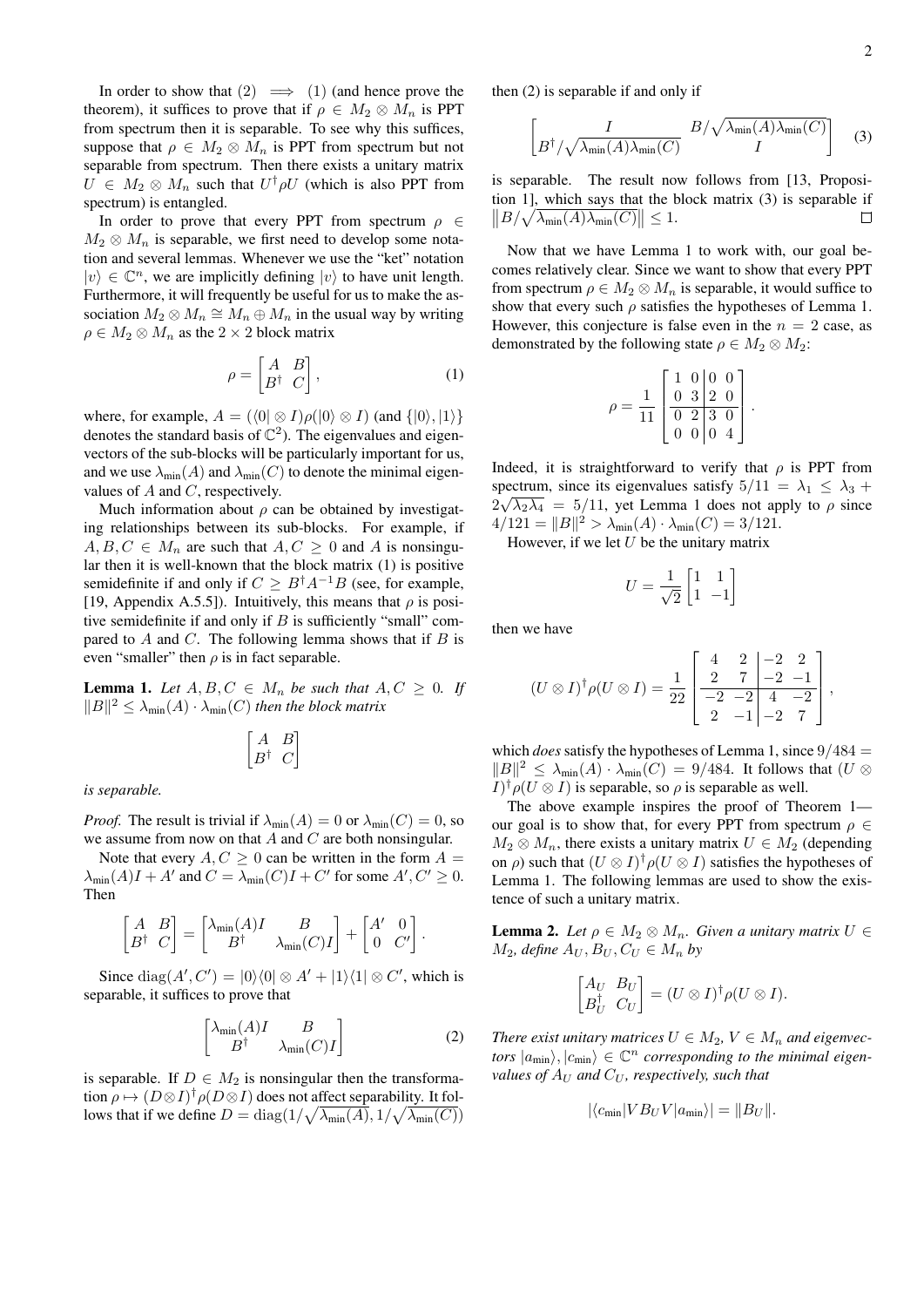*Proof.* Our goal is to show that there exist  $U \in M_2$ ,  $V \in M_n$ such that

$$
V|a_{\min}\rangle = |b_r\rangle,\tag{4}
$$

$$
\langle c_{\min} | V = \langle b_{\ell} |, \tag{5}
$$

for some  $|b_{\ell}\rangle, |b_r\rangle \in \mathbb{C}^n$  with  $|\langle b_{\ell}|B_U|b_r\rangle| = ||B_U||$ , where we note that Equation (5) is equivalent to  $V |b_{\ell}\rangle = |c_{\min}\rangle$ . It is then an elementary linear algebra fact that there exists a unitary matrix  $V$  satisfying Equations (4) and (5) if and only if  $\langle a_{\min}|b_{\ell}\rangle = \langle b_r|c_{\min}\rangle.$ 

Thus we wish to show that there exists a unitary matrix  $U \in M_2$  such that  $\langle a_{\min}|b_{\ell} \rangle = \langle b_r|c_{\min} \rangle$  for some eigenvectors  $|a_{\text{min}}\rangle$  and  $|c_{\text{min}}\rangle$  corresponding to minimal eigenvalues of  $A_U$ and  $C_U$ , respectively, and some left and right norm-attaining vectors  $|b_{\ell}\rangle$  and  $|b_{r}\rangle$  of  $B_U$ .

In order to show that such a  $U$  exists, we first note that it suffices to show that we can find  $|a_{\min}\rangle, |b_{\ell}\rangle, |b_{r}\rangle, |c_{\min}\rangle$  so that  $|\langle a_{\min}|b_{\ell}\rangle| = |\langle b_r|c_{\min}\rangle|$ . To see this, simply note that if  $|a_{\min}\rangle$ is an eigenvector corresponding to the minimal eigenvalue of  $A_U$ , then so is  $e^{i\theta} |a_{\min}\rangle$  for all  $\theta \in \mathbb{R}$ .

Now define a 1-parameter family of unitary matrices  $U(t) \in M_2$  for  $t \in \mathbb{R}$  by

$$
U(t) \stackrel{\text{def}}{=} \begin{bmatrix} \cos(\pi t/2) & -\sin(\pi t/2) \\ \sin(\pi t/2) & \cos(\pi t/2) \end{bmatrix}
$$

Also define the function  $f : \mathbb{R} \to \mathcal{P}(\mathbb{R})$ , where  $\mathcal{P}(\cdot)$  denotes the power set (i.e., f maps real numbers to sets of real numbers), by

$$
f(t) \stackrel{\text{def}}{=} \left\{ |\langle a_{\min}^{(t)} | b_{\ell}^{(t)} \rangle| - |\langle b_{r}^{(t)} | c_{\min}^{(t)} \rangle| : \langle a_{\min}^{(t)} | A_{U(t)} | a_{\min}^{(t)} \rangle = \lambda_{\min} (A_{U(t)}),
$$

$$
\langle c_{\min}^{(t)} | C_{U(t)} | c_{\min}^{(t)} \rangle = \lambda_{\min} (C_{U(t)}),
$$

$$
|\langle b_{\ell}^{(t)} | B_{U(t)} | b_{r}^{(t)} \rangle| = \| B_{U(t)} \| \right\}.
$$
 (6)

.

Note that if the minimal eigenvectors  $|a_{\min}^{(t)}\rangle$  and  $|c_{\min}^{(t)}\rangle$  and the norm-attaining vectors  $|b_{\ell}^{(t)}|$  $\binom{t}{\ell}$  and  $|b_r^{(t)}\rangle$  are unique then  $f(t)$  is just a singleton set. However, if the eigenvalues of  $A_{U(t)}$  or  $C_{U(t)}$  or the singular values of  $B_{U(t)}$  are degenerate then  $f(t)$ can be a set containing infinitely many values.

It suffices to show that  $0 \in f(t)$  for some  $t \in \mathbb{R}$ . To this end, we make use of Lemmas 3 and 4 (to be proved later), which tell us that  $f$  is sufficiently "well-behaved" for our purposes.

We begin by considering the  $t = 0$  case, which gives  $U(0) = I$ . If  $0 \in f(0)$  then we are done, so assume that  $0 \notin f(0)$ . By Lemma 3 we know that either  $x > 0$  for all  $x \in f(0)$  or  $x < 0$  for all  $x \in f(0)$ . We assume without loss of generality that  $x > 0$  for all  $x \in f(0)$  since the other case is completely analogous.

Next, we consider the  $t = 1$  case and observe from direct computation that

$$
\begin{bmatrix} A_{U(1)} & B_{U(1)} \ B_{U(1)}^{\dagger} & C_{U(1)} \end{bmatrix} = \begin{bmatrix} C_{U(0)} & -B_{U(0)}^{\dagger} \\ -B_{U(0)} & A_{U(0)} \end{bmatrix}.
$$

It follows that  $|a_{\min}^{(0)}\rangle$  is an eigenvector corresponding to the minimal eigenvalue of  $A_{U(0)}$  if and only if it is an eigenvector corresponding to the minimal eigenvalue of  $C_{U(1)}$  (and similar statements hold for  $|c_{\min}^{(0)}\rangle$ ,  $|b_{\ell}^{(0)}\rangle$  $\vert b_r^{(0)} \rangle$ , and  $\vert b_r^{(0)} \rangle$ ). It follows that, for all minimal eigenvectors  $|a_{\min}^{(1)}\rangle$  and  $|c_{\min}^{(1)}\rangle$  of  $A_{U(1)}$  and  $C_{U(1)}$  and all left and right norm-attaining vectors  $|b_{\ell}^{(1)}\>$  $\binom{1}{\ell}$  and  $\ket{b_r^{(1)}}$  of  $B_{U(1)}$ , there exist minimal eigenvectors  $|a_{\min}^{(0)}\rangle$  and  $|c_{\min}^{(0)}\rangle$  of  $A_{U(0)}$  and  $C_{U(0)}$  and left and right normattaining vectors  $|b_{\ell}^{(0)}|$  $\langle \ell^{(0)} \rangle$  and  $|b_r^{(0)} \rangle$  of  $B_{U(0)}$  such that

$$
\begin{aligned} |\langle a^{(1)}_{\min}|b^{(1)}_\ell\rangle| - |\langle b^{(1)}_r|c^{(1)}_{\min}\rangle| &= |\langle c^{(0)}_{\min}|b^{(0)}_r\rangle| - |\langle b^{(0)}_\ell|a^{(0)}_{\min}\rangle| \\ &= -\big(|\langle a^{(0)}_{\min}|b^{(0)}_\ell\rangle| - |\langle b^{(0)}_r|c^{(0)}_{\min}\rangle|\big), \end{aligned}
$$

and vice-versa. It follows that  $f(1) = -f(0)$  (and in particular,  $x < 0$  for all  $x \in f(1)$ ).

Our goal now is a continuity-type result that lets us say that there exists  $t' \in (0,1)$  such that  $0 \in f(t')$ . Lemma 4 shows that  $\{x \in \mathbb{R} : x \in f(t) \text{ for some } 0 \le t \le 1\}$  is an interval, so such a  $t'$  must indeed exist, which completes the proof.  $\Box$ 

Throughout the proof of Lemma 2, we made use of two auxiliary lemmas that showed that the function  $f$  defined by (6) behaves "nicely". We now state and prove these lemmas.

**Lemma 3.** Let f be the function defined by (6). For all  $t \in \mathbb{R}$ , f(t) *is a closed, bounded interval.*

*Proof.* The set of (unit-length) eigenvectors corresponding to the minimal eigenvalue of  $A_{U(t)}$  is a compact set, and similarly for  $C_{U(t)}$  and the unit-length norm-attaining vectors of  $B_{U(t)}$ . Since the function  $g(|a\rangle, |b_{\ell}\rangle, |b_{r}\rangle, |c\rangle) := |\langle a|b_{\ell}\rangle|$  –  $|\langle b_r | c \rangle|$  is continuous in  $|a\rangle, |b_\ell\rangle, |b_r\rangle$ , and  $|c\rangle$ , and the image of a compact set under a continuous function is again compact, it follows that  $f(t)$  is compact (and hence closed and bounded).

To see that  $f(t)$  is an interval, we fix (not necessarily distinct) eigenvectors  $|a_0\rangle, |a_1\rangle$  corresponding to the minimal eigenvalue of  $A_{U(t)}$ , eigenvectors  $|c_0\rangle, |c_1\rangle$  corresponding to the minimal eigenvalue of  $C_{U(t)}$ , and left and right normattaining vectors  $|b_{\ell,0}\rangle, |b_{\ell,1}\rangle$  and  $|b_{r,0}\rangle, |b_{r,1}\rangle$  of  $B_{U(t)}$ . Now let  $0 \le s \le 1$  and define  $|a_s\rangle$  by

$$
|a_s\rangle \stackrel{\text{def}}{=} \frac{1}{N_s}((1-s)|a_0\rangle + s|a_1\rangle),
$$

where  $N<sub>s</sub>$  is an appropriate normalization constant (and we define  $|b_{\ell,s}\rangle, |b_{r,s}\rangle, |c_s\rangle$  analogously).

For all  $0 \le s \le 1$ , each of  $|a_s\rangle, |b_{\ell,s}\rangle, |b_{r,s}\rangle$ , and  $|c_s\rangle$  are either norm-attaining vectors of  $B_{U(t)}$  or eigenvectors corresponding to the minimum eigenvalue of  $A_{U(t)}$  or  $C_{U(t)}$ , as appropriate. Furthermore, they are each continuous functions of s, so the function  $h : \mathbb{R} \to \mathbb{R}$  defined by

$$
h(s) \stackrel{\text{def}}{=} |\langle a_s | b_{\ell,s} \rangle| - |\langle b_{r,s} | c_s \rangle|
$$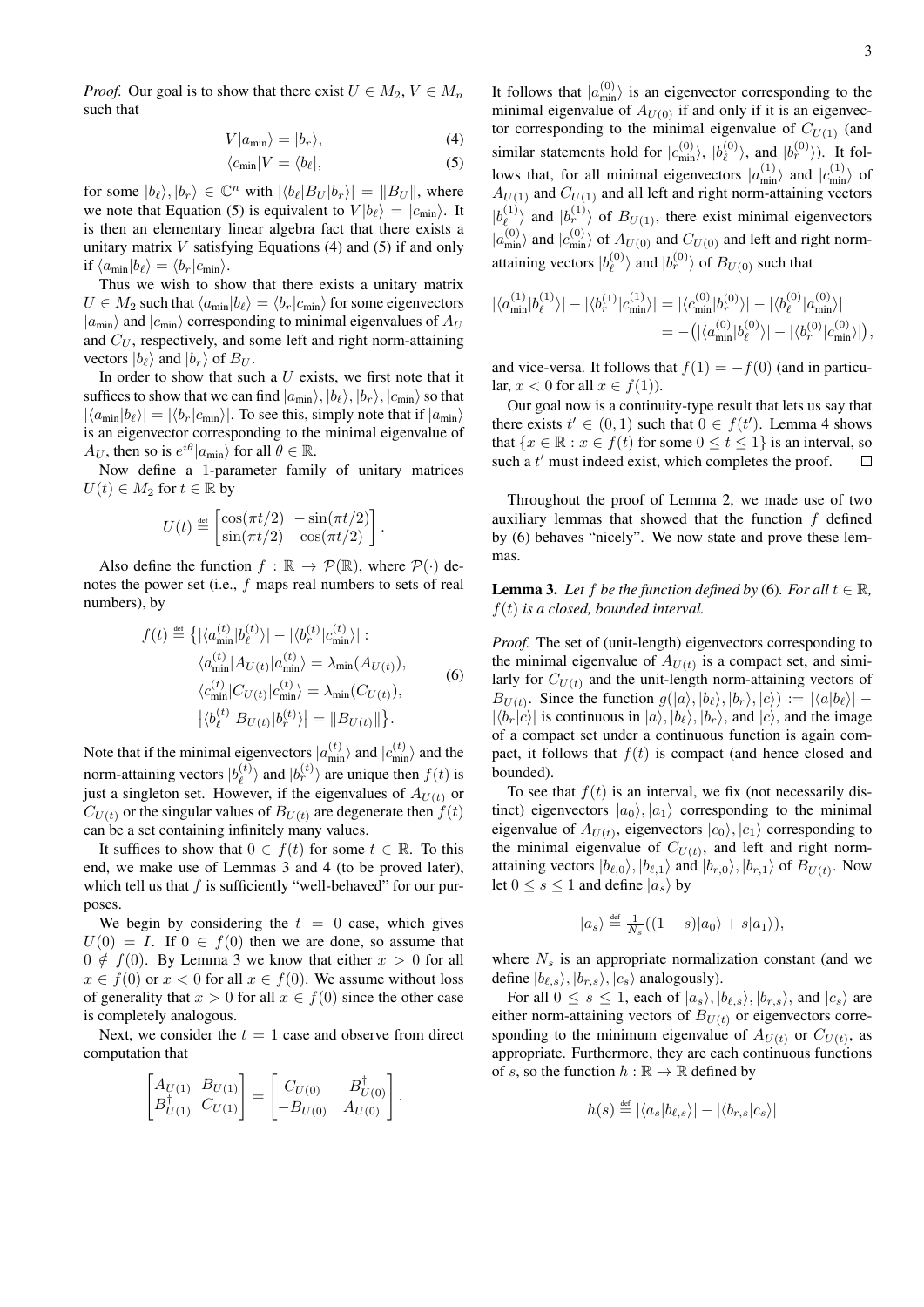is continuous on the interval  $0 \leq s \leq 1$  as well. Since  $h(0), h(1) \in f(t)$ , it follows from the intermediate value theorem that  $[h(0), h(1)] \subseteq f(t)$ . Since  $h(0), h(1) \in f(t)$  were chosen arbitrarily, this completes the proof.  $\Box$ 

We now prove a souped-up version of Lemma 3 that says that, in a sense, the interval  $f(t)$  varies smoothly with t. The proof of this lemma relies on eigenvector pertubation results, and hence it is useful for us to recall that, for every  $B \in M_n$ , the pure states  $|b_{\ell}\rangle$ ,  $|b_{r}\rangle$  are such that  $|\langle b_{\ell}|B|b_{r}\rangle| = ||B||$  if and only if  $|b_{\ell}\rangle$  is an eigenvector corresponding to the maximal eigenvalue of  $BB^{\dagger}$  and  $|b_r\rangle$  is an eigenvector corresponding to the maximal eigenvalue of  $B^{\dagger}B$ .

Lemma 4. *Let* f *be the function defined by* (6)*. For all real numbers*  $t_0 \leq t_1$ *, the set* 

$$
\{x \in \mathbb{R} : x \in f(t) \text{ for some } t_0 \le t \le t_1\}
$$

*is an interval.*

*Proof.* We first observe that each of  $\overline{A_{U(t)}}, \overline{B_{U(t)}B_{U}^{\dagger}}$  $U(t)$ ,  $B_{U(t)}^{\dagger}B_{U(t)}$ , and  $C_{U(t)}$  are analytic functions of  $t$ , since they are defined as products and sums of terms only involving  $\cos(\pi t/2)$  and  $\sin(\pi t/2)$ . It follows from standard eigenvector perturbation results (see [20, Sections 1 and 6], for example) that there exist vector analytic functions of  $t$ 

$$
|a_i^{(t)}\rangle, |b_{\ell,i}^{(t)}\rangle, |b_{r,i}^{(t)}\rangle, |c_i^{(t)}\rangle \quad \text{for} \quad 1 \leq i \leq n
$$

that form orthonormal bases of eigenvectors of  $A_{U(t)}, B_{U(t)} B_{U(t)}^{\dagger}$  $U(t)$ ,  $B_{U(t)}^{\dagger}B_{U(t)}$ , and  $C_{U(t)}$ , respectively, with corresponding eigenvalues given by the scalar analytic functions

$$
\alpha_i(t), \beta_{\ell,i}(t), \beta_{r,i}(t), \gamma_i(t) \quad \text{for} \quad 1 \le i \le n
$$

for all  $t \in \mathbb{R}$ . Furthermore, it is known that there exist positive integers  $\alpha$ ,  $\beta_{\ell}$ ,  $\beta_r$ ,  $\gamma$  such that, for almost all  $t \in \mathbb{R}$ ,  $\overline{A_{U(t)}}, \overline{B_{U(t)}B_{L}^{\dagger}}$  $U(t)$ ,  $B_{U(t)}^{\dagger}$ ,  $B_{U(t)}$ , and  $C_{U(t)}$  have  $\alpha$ ,  $\beta_{\ell}$ ,  $\beta_{r}$ , and  $\gamma$  distinct eigenvalues, respectively. More precisely, in every compact interval there are only finitely many values of t such that  $A_{U(t)}$  does not have exactly  $\alpha$  distinct eigenvalues (and similarly for  $B_{U(t)}B_{U(t)}^{\dagger}$  $U(t)$ ,  $B_{U(t)}^{\dagger}B_{U(t)}$ , and  $C_{U(t)}$ ). Such points are called *exceptional points*, and they are isolated (i.e., around any exceptional point, there is an open interval containing no other exceptional points).

This immediately tells us that in any interval  $(x, y)$  that does not contain any exceptional points, the eigenvectors corresponding to the minimal eigenvalue of  $A_{U(t)}$  are analytic (and hence continuous) functions of t, and similarly for  $C_{U(t)}$ and the eigenvectors corresponding to the maximal eigenvalues of  $B_{U(t)} B_{U(t)}^{\dagger}$  $U(t)$  and  $B_{U(t)}^{\dagger}B_{U(t)}$ . Thus each endpoint of  $f(t)$  varies continuously for  $t \in (x, y)$ , so we only need to consider what happens at exceptional points.

Let  $t = t_*$  be an exceptional point for  $A_{U(t)}$  (the exact same argument works if  $t_*$  is an exceptional point for

 $B_{U(t)}B_{L}^{\dagger}$  $U(t)$ ,  $B_{U(t)}^{\dagger}B_{U(t)}$ , or  $C_{U(t)}$ , so we only consider this one case). Since exceptional points are isolated, it follows that there is an interval  $[\tilde{t}, t_* )$  that contains no exceptional points, so  $f(t)$  varies continuously on that interval. In particular, this means that  $\lim_{t \to t_*^-} f(t)$  exists and is a closed and bounded interval, where we clarify that  $\lim_{t\to t_{\tau}}$  refers to the left-sided limit. Note however that  $\lim_{t \to t_*^-} f(t)$  does *not* necessarily equal  $f(t_*)$ , but it is sufficient for our purposes to show that their intersection is non-empty.

To this end, note that it is straightforward to show that if  $|a^{(t)}\rangle$  is an eigenvector corresponding to the minimal eigenvalue of  $A_{U(t)}$  for  $t \in [\tilde{t}, t_*]$  then  $\lim_{t \to t_*^-} |a^{(t)}\rangle$  is an eigenvector corresponding to the minimal eigenvalue of  $A_{U(t_*)}$ . Similar statements also hold for the eigenvectors of  $B_{U(t_*)}B_{U}^{\dagger}$  $U(t_*)$ ,  $B_{U(t_*)}^{\dagger}B_{U(t_*)}$ , and  $C_{U(t_*)}$ . Thus

$$
\left(\lim_{t \to t_*^-} f(t)\right) \cap f(t_*) \neq \emptyset. \tag{7}
$$

Since  $f(t_*)$  and  $\{x \in \mathbb{R} : x \in f(t) \text{ for some } t \leq t < t_*\}$  are both intervals, and (7) says that there is no gap between them, it follows that

$$
\{x \in \mathbb{R} : x \in f(t) \text{ for some } \tilde{t} \le t \le t_*\}
$$

is an interval as well. Repeating this argument on the other side of  $t_*$  and for all other exceptional points proves the result.  $\Box$ 

Now that we have proved all of the lemmas that we require, we are in a position to prove Theorem 1.

*Proof of Theorem 1.* Let  $\rho \in M_2 \otimes M_n$  be a state that is PPT from spectrum. As already discussed, it suffices to prove that  $\rho$  is separable. Begin by writing  $\rho$  as a block matrix as usual:

$$
\rho = \begin{bmatrix} A & B \\ B^{\dagger} & C \end{bmatrix}.
$$

Replacing  $\rho$  by  $(U \otimes I)^{\dagger} \rho(U \otimes I)$  does not affect whether or not it is PPT from spectrum or whether or not it is separable. It then follows from Lemma 2 that we can assume without loss of generality that there exist eigenvectors  $|a_{min}\rangle$  and  $|c_{min}\rangle$  corresponding to minimal eigenvalues of A and C, respectively, and a unitary matrix  $V \in M_n$ , such that

$$
|\langle c_{\min} | VBV | a_{\min} \rangle| = ||B||. \tag{8}
$$

We will make use of this assumption shortly.

Since  $\rho$  is PPT from spectrum we know that

$$
\begin{bmatrix} I & 0 \\ 0 & W \end{bmatrix}^\dagger \begin{bmatrix} A & B \\ B^\dagger & C \end{bmatrix} \begin{bmatrix} I & 0 \\ 0 & W \end{bmatrix} = \begin{bmatrix} A & BW \\ W^\dagger B^\dagger & W^\dagger C W \end{bmatrix}
$$

is PPT for all unitary matrices  $W \in M_n$ . Thus

$$
\begin{bmatrix} A & W^{\dagger} B^{\dagger} \\ B W & W^{\dagger} C W \end{bmatrix} \ge 0
$$
 (9)